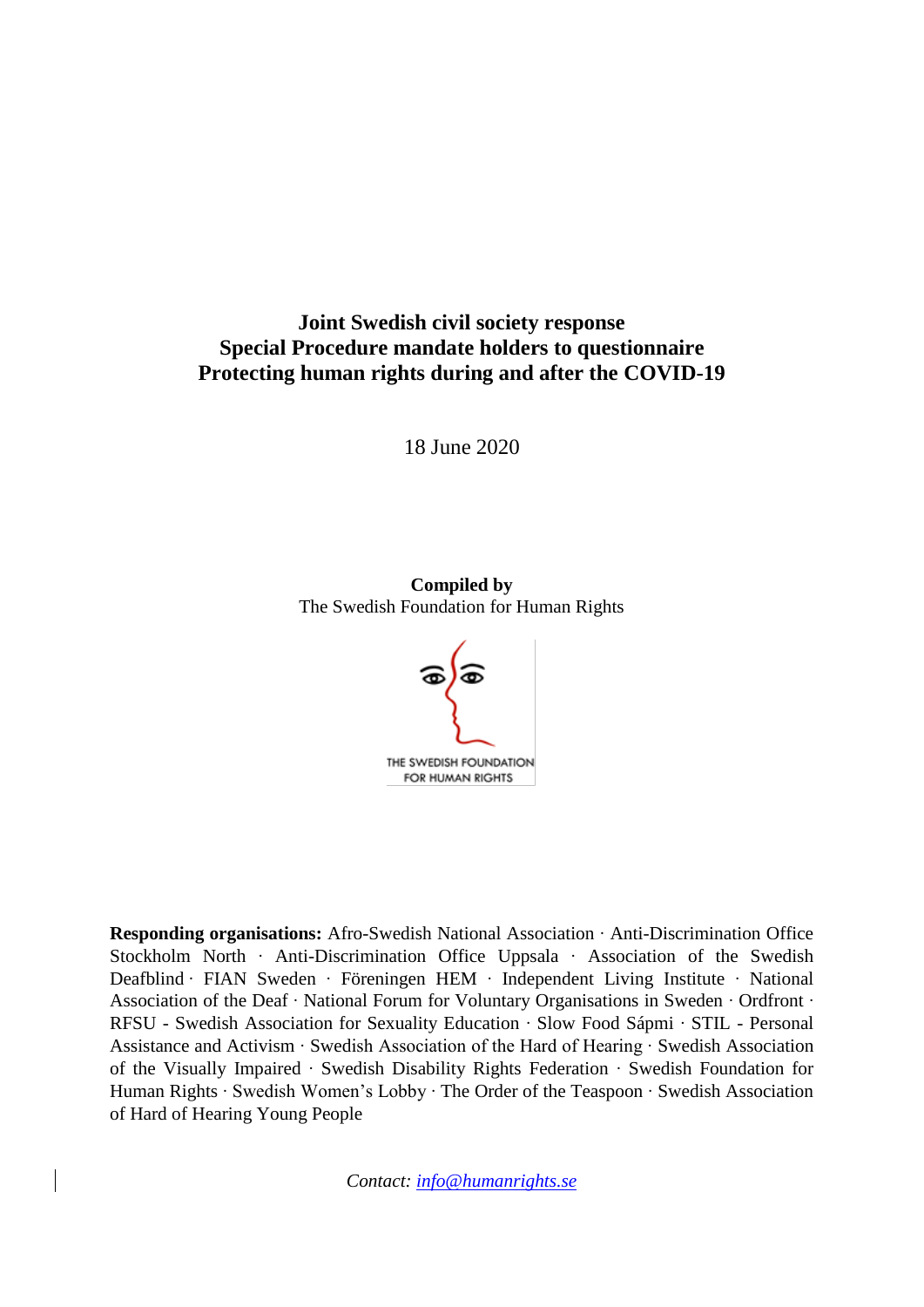### **Introduction**

Sweden is a unitary state, with regions and municipalities with far reaching local autonomy. In combination with its independent governmental agencies, insight into and common knowledge about division of responsibilities and hence accountability can be tricky. An example is the division of responsibilities between the regions and municipalities: the regions are responsible for health care and the municipalities are responsible for elderly care. This complexity has become painfully obvious during the pandemic, and could explain some of the decisions made on a national level, based on the assumption of the doings on the regional and local levels. The setup with independent governmental agencies also render difficulties when it comes to accountability, perhaps mainly because decision procedures are not quite clear to the average citizen. UN treaty bodies have given Sweden recurring recommendations on handling the division of responsibilities regarding human rights obligations.<sup>1</sup>

# **Common questions**

### **Impact on human rights**

1. COVID-19 is classified as dangerous to public health and to society and is as such subject to the Swedish Communicable Diseases Act. This means that infected persons must follow certain rules of conduct in order to prevent from infecting others.<sup>2</sup>

The Swedish strategy emanates from the Swedish Communicable Diseases Act. (2004:168). The act gives citizens freedom to decide about their own lives. It also expects citizens to take responsibility and it gives the duty bearers the responsibility to inform and give recommendations, hence enabling informed decision making. The act manifested a paradigm shift, moving focus from coercive actions from the authorities to the individual's responsibility to be cautious in order to prevent the spread of infection. 3 In addition recommendations are given by expert epidemiologists at the Public Health Agency, taking a holistic approach on the public health of the population, not only the spread of infection. The strategy has focused on "flattening the curve" in order to not overburden the health care system. Hence, direct limitations of human rights caused by legislation and bans may have been less flagrant than in many other countries, e.g. freedoms of expression, movement and association as well as the rights to education and to work.

Even though it may be too early to judge which strategy has worked the best, the fact that the pandemic has harvested so many lives,<sup>4</sup> is a matter of great concern. According to statistics age has been an important factor but allegedly also social, geographic and economic background. There is a need to evaluate if the loss of lives in reality also is a violation of the right to life and if the Swedish strategy has neglected or failed to protect the right to life and the right to the health for some affected individuals or groups of individuals; in particular the elderly and the socially and economically disadvantaged. But also if structural discrimination in society has directly or indirectly effected everyone's right to the enjoyment of the highest attainable standard of physical and mental health.

As the Swedish strategy is based primarily on recommendations of social distancing and on avoiding general transportation and working from home, there are of course many groups in society that are

<sup>1</sup> 1 Read more in e.g. (e.g. CRPD 2014, CRPD/C/SWE/CO/1; CESCR 2016 E/C.12/SWE/CO/6).

<sup>2</sup>[https://vardgivarguiden.se/globalassets/kunskapsstod/smittskydd/smittskyddsblad/patientinformation/Covid-19/Covid-19--](https://vardgivarguiden.se/globalassets/kunskapsstod/smittskydd/smittskyddsblad/patientinformation/covid-19/covid-19---patientinformation-pa-engelska.pdf) [patientinformation-pa-engelska.pdf](https://vardgivarguiden.se/globalassets/kunskapsstod/smittskydd/smittskyddsblad/patientinformation/covid-19/covid-19---patientinformation-pa-engelska.pdf)

<sup>&</sup>lt;sup>3</sup> <https://www.dn.se/debatt/sverige-valde-coronastrategi-med-2004-ars-smittskyddslag/>

<sup>4</sup>Number of deceased 18 June 2020: 5004[: https://experience.arcgis.com/experience/09f821667ce64bf7be6f9f87457ed9aa](https://experience.arcgis.com/experience/09f821667ce64bf7be6f9f87457ed9aa)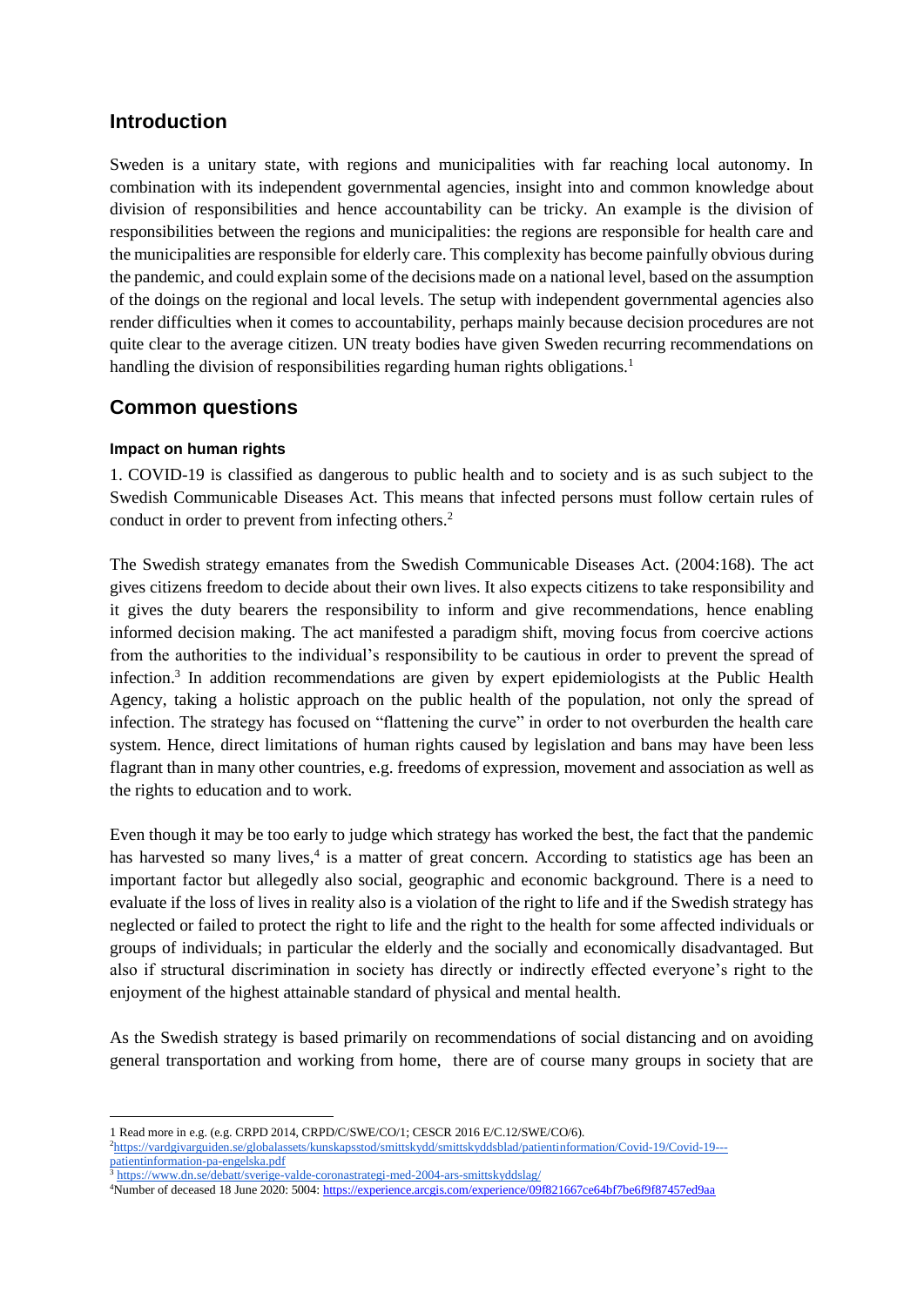unable to protect themselves from contagion through these pieces of advice.<sup>5</sup> This is in particular true for a growing group of homeless people – including poor EU-migrants, undocumented immigrants and asylum seekers whose applications have been rejected. NGOs involved in social voluntary work have seen an increased need of support for people most vulnerable to the virus.<sup>6</sup>

Some decisions of a more determinate character have been taken by the government, such as restrictions on gatherings (at the moment max. 50 people). This government decree was decided through the use of the Public Order Act, which allows the government to rule by decree e.g. to prevent diseases to spread.

Examples of the consequences of social distancing and self-isolation:

- Increase in domestic violence against women. In March 2020, 194 cases of domestic violence against women (18 years and older) were reported, compared to 124 cases in March 2019. <sup>7</sup>
- Victims of honour related violence are at a greater risk as a result of the limited social contact during the pandemic.<sup>8</sup>
- People considered belonging to risk groups such as the elderly, or people with underlying health conditions, risk a degradation of their mental and physical health due to isolation - especially if they lack access to technological tools that enable virtual contact with friends and family.
- Reports have also been shared that self-isolation and the lack of social events have increased mental health issues and risks of domestic violence for LGBTI people.<sup>9</sup>

Weaknesses in geriatric care institutions and domestic care services for elderly led to an uncontrolled spread amongst the elderly.

- Cut-downs for decades
- Insecure employment by the hour, rotation between many different employees, lack of time to comply with proper care and hygiene standards due to tight schedules with too many to care for. Also insecure employments and shortcomings in the health insurance entail that if staff report sick, their contracts do not grant them any sickness benefit. It is also very difficult for individual employees to get hold of the unions for timely support because of COVID-19. Cases related to labour legislation have very a short period of prescription, and in this time of crises it is difficult to even get in touch with the unions due to their increased burden of labour. This is a limitation of individuals' possibility to claim their rights. In the European Court, for instance, the period of prescription has already been extended, which is not the case in Sweden.
- Lack of equipment and tests for employees within geriatric care.<sup>10</sup>
- Two examples of individuals being unfairly treated in restaurants because of fear of infection have been reported to the Anti-Discrimination Office Stockholm North. None of them could be considered discrimination, but possibly a violation of personal integrity or the right to food.

2. New guidelines have been put in place by the National Board of Health and Welfare, regarding how to prioritize COVID-19 patients for intensive care, e.g. "it is permissible to take into account the patient's biological age, that is, what patient benefit is possible given the patient's biological condition. There have been several testimonies (elderly, and persons in medical risk groups) in media about triage were people have been denied intensive care or care at all, based on these guidelines. The effects of these priorities need to be further investigated.

<sup>3</sup> <www.tris.se>

<sup>1</sup> <sup>5</sup> <https://www.folkhalsoguiden.se/nyheter/coronapandemin-drabbar-socioekonomiskt-utsatta-grupper-i-hogre-utstrackning/>

<sup>6</sup> [www.socialforum.se/wp-content/uploads/2020/04/Rapport-om-coronavirusets-konsekvenser-f%C3%B6r](www.socialforum.se/wp-content/uploads/2020/04/Rapport-om-coronavirusets-konsekvenser-f%C3%B6r-civilsamh%C3%A4llet_Forum_200408.pdf)[civilsamh%C3%A4llet\\_Forum\\_200408.pdf](www.socialforum.se/wp-content/uploads/2020/04/Rapport-om-coronavirusets-konsekvenser-f%C3%B6r-civilsamh%C3%A4llet_Forum_200408.pdf)

<sup>7</sup> <https://www.svt.se/nyheter/lokalt/smaland/antalet-fall-med-kvinnor-som-blivit-misshandlade-av-sin-partner-har-okat>

<sup>9</sup> https://sverigesradio.se/sida/artikel.aspx?programid=96&artikel=7475035

<sup>10</sup> <https://www.dagensarena.se/opinion/otrygga-anstallningsformer-en-katastrofal-corona-cocktail/>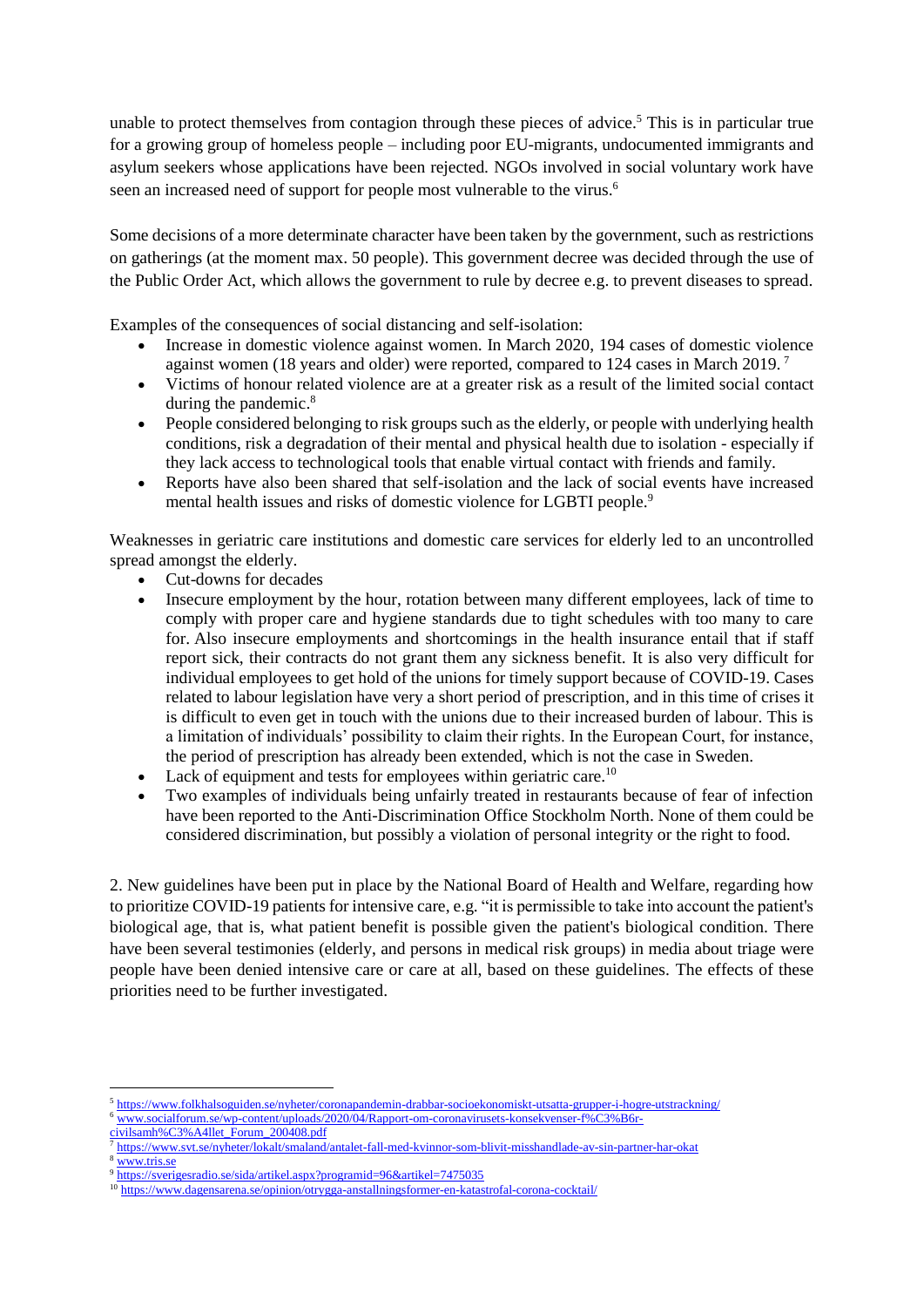The parliament asked the government to not provide in-home care for persons using their freedom of movement to temporarily reside in a different municipality than the one they normally reside in. This is expected to be treated shortly by the government.

a. Some new laws were passed, such as closing of activities in school areas by extraordinary events in peacetime (2020:148). The measures were argued to be necessary due to the expected shortage, of resources like personnel and medical equipment in both intensive and basic hospital care.

When the pandemic started it was considered that there were very limited possibilities for the Government to, through the use of the Communicable Diseases Act, enact forceful decrees to urgently stop the virus from spreading. In early April the Government thus presented a bill to the Parliament that would give the Government expanded possibilities to unilaterally decide on measures to prevent the spread of COVID-19. The proposal would increase the powers of the government in an unprecedented manner and thus circumvent the parliament's power as legislators. As the situation was considered to be of urgency, the bill passed the Parliament in only a matter of days. The draft bill was referred to a very restricted group, excluding both directly and indirectly comments from civil society. On April 16 the new bill was passed. It is a temporary piece of legislation, only valid for three months and only in relation to the fight against the COVID-19. However, there is always a risk that this kind of legislation is more or less automatically prolonged, thwarting further public discussions. It is also worrying that legislative powers so quickly can be transferred to the government. It opens a loophole that may be used as a precedent for future governments and parliaments for other purposes. It should be added that the constitution does not require that laws transferring powers to the government are passed through a qualified majority vote, a simple majority suffice.

3. Lacking access to information and communication, health, education, social services e.g. personal assistance and other measures according to the law on support and services for people with disabilities, work and other means, but data is missing.

Information on COVID-19 was initially not made available to people with hearing and/or visual impairments or people who did not fully understand Swedish. It required an open letter to the government, the Public Health Ministry (FHM), the Swedish Civil Contingencies Agency (MSB), 1177 (Healthcare information), Swedish Public Service Television (SVT) to draw attention to the fact that Deaf people were denied important information in Sign Language. The letter resulted in:

- Sign Language interpretation at press conferences, both with physical interpreters in place and sign language interpretation in SVT.
- COVID-19 information in Sign Language at krisinformation.se (Emergency information from Swedish Authorities).

There are problems with the right to information for children with visual impairments, information on how to protect yourself is mainly visual and therefore not accessible if you cannot see. The information is not adapted for children, creating anxiety.

There are many elderly deaf/deafblind people, both in different care homes but also in their own home, where personal / home-help service and the equivalent do not know Sign Language. Persons with visual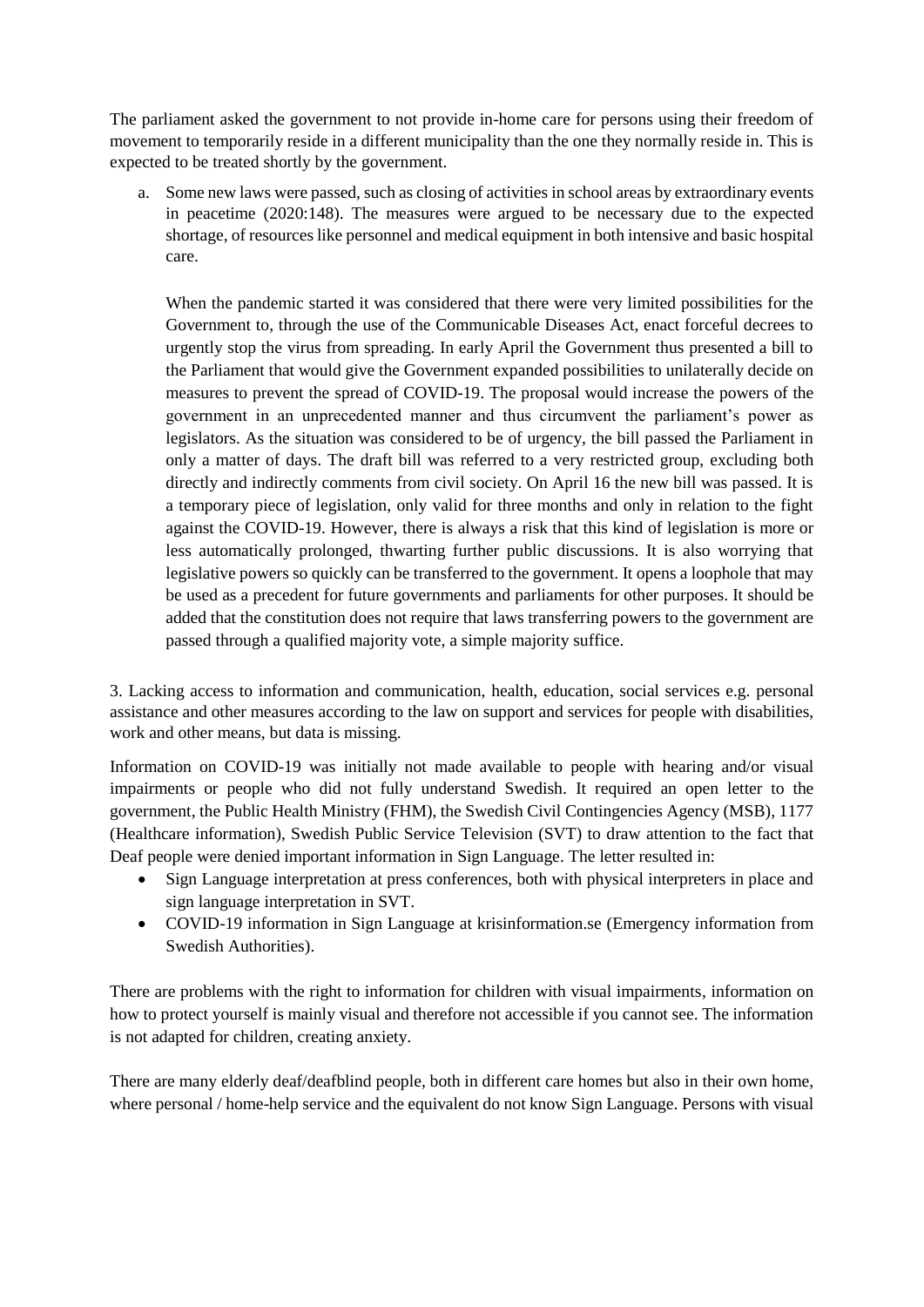impairments do not have the same access to technology and assistive devices as the rest of the Swedish population.<sup>11</sup> Consequently, they do not have equal access to information as the rest of the population.

People with deafblindness have major challenges adjusting, it is difficult to keep a distance when you need personal assistance. The consequences are isolation and ill health.

Isolation and physical distance create anxiety for those who cannot get visual confirmation from the surroundings. Fake news and speculation create anxiety.

Low vision clinics have stopped face to face rehabilitation visits for persons over 70. They only offer support by phone, video or a digital health application. Group activities are cancelled both for children and adults. Home visits are stopped. Some devices as magnifying glasses can be sent by post. Many have cancelled their appointments even if below 70. Support to pre-schools and schools are offered by Skype if possible. The consequences are longer waiting lists later on. The problems will be most severe for those waiting for their first visit to the low vision clinic.

Most regions have chosen to limit the possibility of physical Sign Language interpreters. Instead, most interpreting assignments are remote. These decisions have been made without consulting with the Deaf or the user councils. Regional differences create inequality, despite the fact that interpretation services should be equivalent throughout Sweden. Pupils with visual and/or hearing impairments have faced difficulties with distance education. In addition, much of the responsibility is put on the people with visual and/or hearing impairments to have the right technology and to know which platforms to use, and many need education and support.

The Swedish Association of Local Authorities and Regions (SALAR) has on two occasions asked the government to change the law so that municipalities can temporarily withdraw decisions, e.g. personal assistance, and place people in institutional homes against their will. The reason: to secure staffing in case many of the ordinary personnel are on sick leave. The government, fortunately, has not agreed on the request. Since the unemployment is high it is relatively easy to find substitutes. The municipalities and government agencies are not yet decreasing services officially on a broad scale, however there is risk that previous cuts to employment, social security and disability specific benefits will strike harder on the situation of disabled people in need of support from society than the general population.

Cervical screening test/gynaecological pap test is cancelled in parts of Sweden, e.g. the Stockholm and Gothenburg regions. At the same time a lot of women choose not to do the cervical screening test. Swedish Association for Health Professionals, say that it is important that the cancelled cervical screening test is rescheduled later on.<sup>12</sup>

Mammography is cancelled in large parts of Sweden, due to the risk of infection of COVID-19. The regions that don't cancel mammography are proceeding with scheduled appointment, but don't send out new ones. It is common that the patients' cancel their appointments out of fear for the risk of infection<sup>1314</sup>

There are indications that personnel from youth guidance centres have been referred to other parts of the healthcare system. The youth guidance centres remain open, but only to appointments, not by drop in. The youth guidance centres have halted their visits to schools and are not accepting any visits from

<sup>&</sup>lt;sup>11</sup> SRF report from 2015 about how persons with visual impairment use internet[: https://www.srf.nu/globalassets/allmanna](https://www.srf.nu/globalassets/allmanna-dokument/rapporter/dalig-digital-delaktighet_juni-2015.docx_redigerad.docx)[dokument/rapporter/dalig-digital-delaktighet\\_juni-2015.docx\\_redigerad.docx](https://www.srf.nu/globalassets/allmanna-dokument/rapporter/dalig-digital-delaktighet_juni-2015.docx_redigerad.docx)

<sup>12</sup> <https://www.sodersjukhuset.se/avdelningar-och-mottagningar/bb-sos/sodermalms-barnmorskor/>

<sup>13</sup> <https://www.cancerfonden.se/rad-och-stod/coronavirus-och-cancer/paus-for-mammografi-och-ovrig-screening>

<sup>14</sup> <https://sverigesradio.se/sida/artikel.aspx?programid=83&artikel=7439449>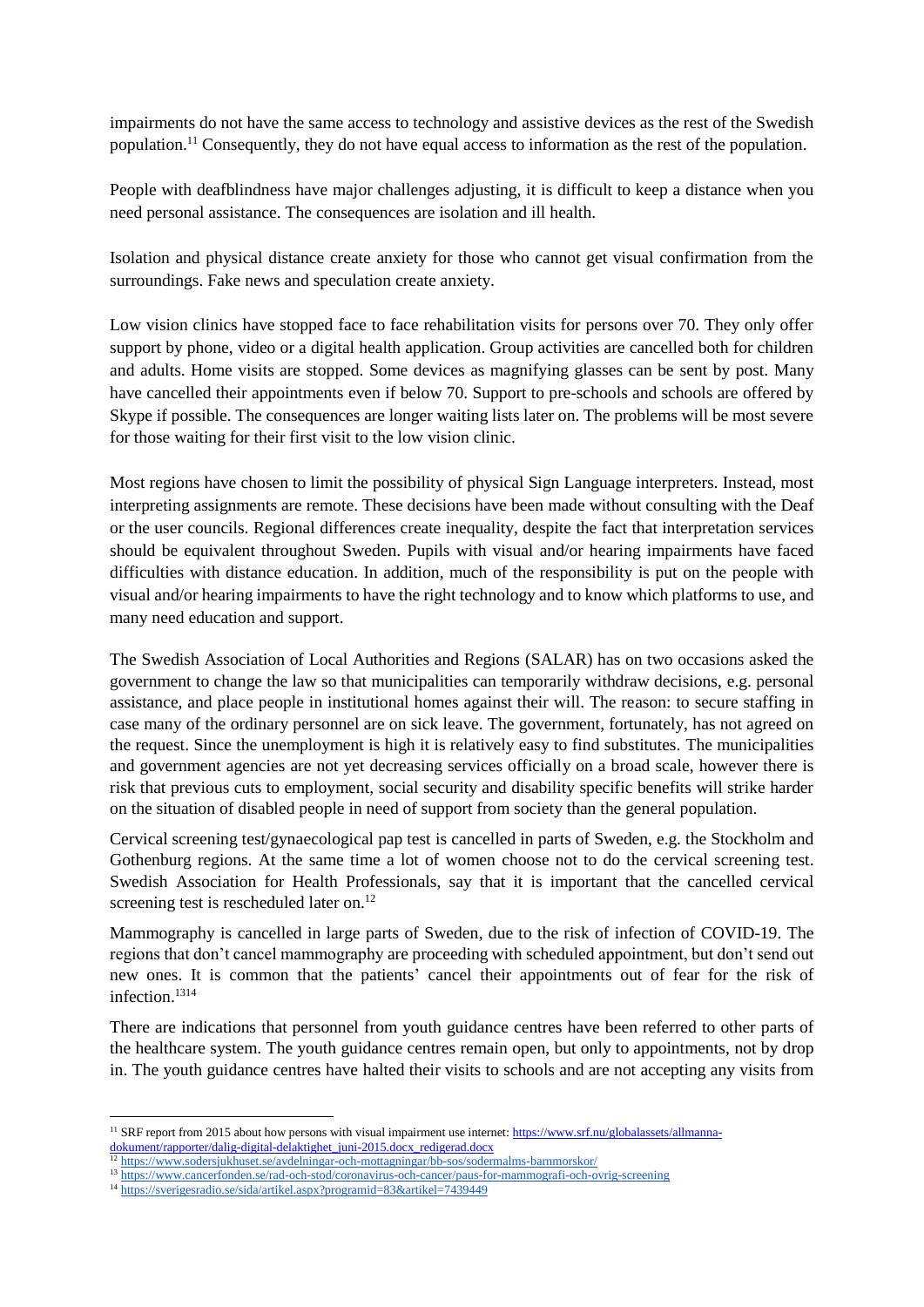schools. This has led to a fear of limited access especially for vulnerable groups who tend to visit these centres at drop in visits.

Access to abortion seems not to be affected by the pandemic. E.g. the Stockholm region has made a central queue/booking system for almost all clinics. Everyone that demands an abortion can have it within one week, as long as it is according to the abortion legislation.

The obstetric health care has been affected in the way that some regions in Sweden do not allow partners to stay with the person who has given birth. This has resulted in criticism.**<sup>15</sup>**

4. There is worry that costs related to the pandemic at state and municipal level can cause cost cuts in services for persons with disabilities. Even before the pandemic there has been a decline in the rights of perons with disabilities. There is a risk that the rights will be further weakened when the economy most likely deteriorates.

The impact on the economy will likely lead to a significant decrease of tax flow into the public sector, thereby limiting the space for support from society to the population in general, including and specifically persons with disabilities in need of a lot of support from society.

Many civil society organizations find it increasingly difficult to endure the economic and social consequences of the pandemic. Some are unable to perform humanitarian and hands-on human rights work due to the restrictions and recommendations. The government has introduced a number of financial measures in order to help NGOs to survive, however these only reach part of civil society. 50% of the members of the umbrella organization *National Forum for Voluntary Organizations* fear to go bankrupt or otherwise have to close down their work in a near future.<sup>16</sup>

The success of human rights and democracy are dependent upon a vibrant civil society, it will not develop progressively or survive with only a few strong NGOs left. Surviving the COVID-19 may be so overwhelming for many NGOs that there is no strength left for ordinary human rights work, or to bring attention to or participate in discussions in coming and complicated human rights' challenges. The result could contribute to a shrinking democratic space. With less or tired watch dogs, many important decisions risk go under the radar, such as the new, but much more restricted, asylum-policies, criminalization of racist organisations, amendments of the constitution to prohibit participation in terrorist organisations etc.

5. All measures taken by the government originate in protecting the right to life. However, the methods have affected certain groups more severely than others and the suspicion that this may result from inherent systematic discrimination in Sweden, in which we prioritize the majority (working) Swedes' needs rather than others, must be investigated. No human rights assessment has been made openly or explicitly. However, support packages from the state have been directed to people risking losing their employment. The authorization lacked obligations to take into consideration other effects on human rights, especially regarding disadvantaged groups.

Sweden has not ratified the ICESCR-OP, which implies that individuals will not be able to complain about their ESC rights having been violated. Neither does Sweden have a National Human Rights Institution, impeding an overall independent human rights analysis of actions taken and their effects on human rights.

<sup>16</sup> [https://www.socialforum.se/wp-content/uploads/2020/04/Rapport-om-coronavirusets-konsekvenser-f%C3%B6r](https://www.socialforum.se/wp-content/uploads/2020/04/Rapport-om-coronavirusets-konsekvenser-f%C3%B6r-civilsamh%C3%A4llet_Forum_200408.pdf)[civilsamh%C3%A4llet\\_Forum\\_200408.pdf](https://www.socialforum.se/wp-content/uploads/2020/04/Rapport-om-coronavirusets-konsekvenser-f%C3%B6r-civilsamh%C3%A4llet_Forum_200408.pdf)

<sup>15</sup> https://www.gp.se/debatt/att-porta-nyf%C3%B6rl%C3%B6stas-partners-fr%C3%A5n-bb-skadar-b%C3%A5de-kvinnan-och-barnet-1.29022031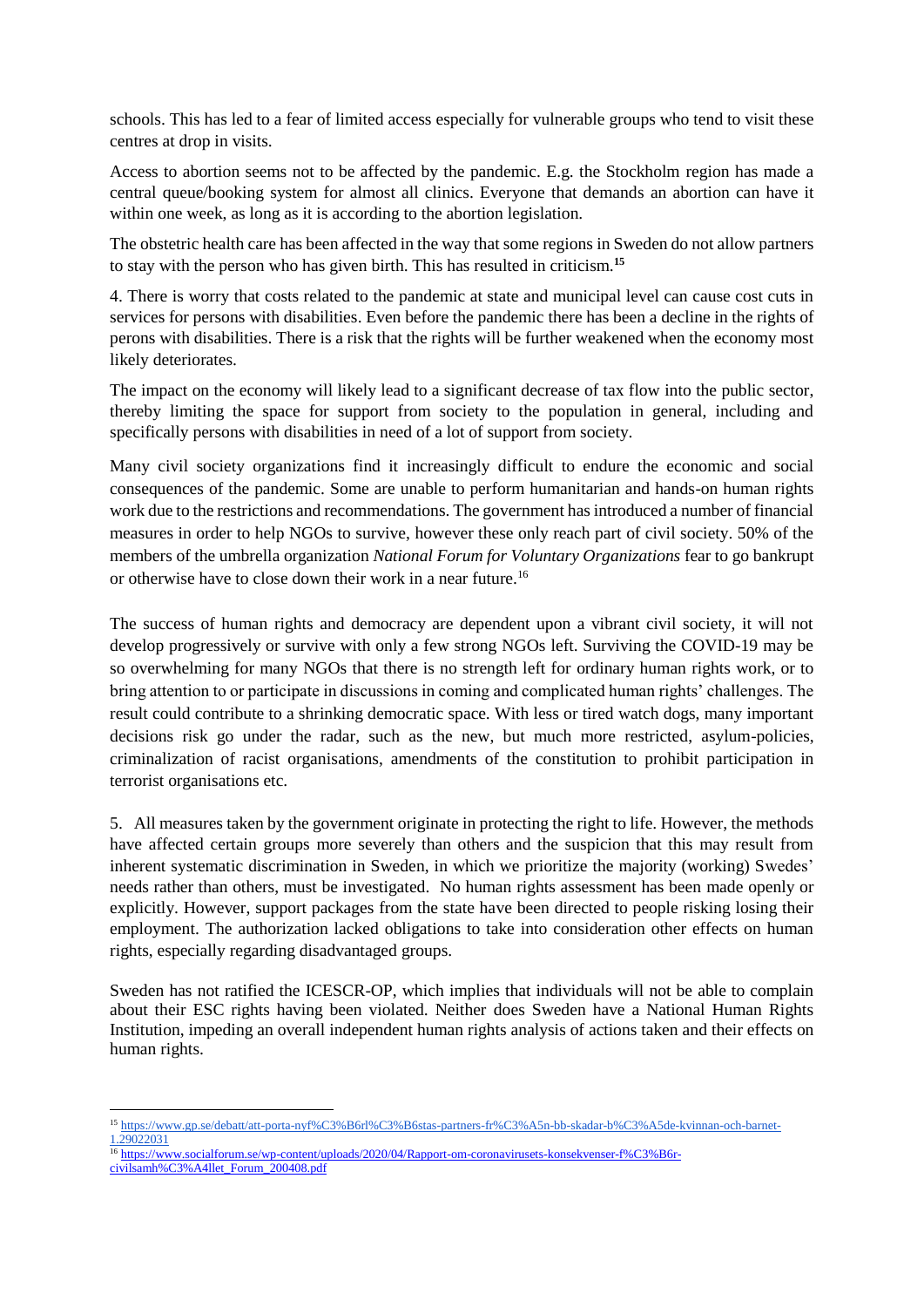#### **Statistical information**

1. Persons with disabilities are overrepresented in the statistics compared to the population at large. Many people with disabilities belong to a risk group but couldn't isolate themselves completely. More people living in residential arrangements (group homes) are affected than those living with personal assistance by themselves or with their family. It has been easier for the last group to minimize the contact with other people than those who live in institutional settings. $17$ 

Some socioeconomically disadvantaged areas have had a particular high spread of the virus, especially in the initial stages of the outbreak (Järva, Spånga Tensta, and Rinkeby Kista). 1819

2. On April 27, 1,877 people 70 years and older had died in COVID-19, which corresponds to 90% of the total number of people who died in the disease in Sweden. Of the people who died, 50% lived in special housing, while 26% had home care. On May 11, 26 people who had a housing effort according to the law on support and services for persons with disabilities, had died of the disease with established COVID-19.<sup>20</sup>

3. Information and data on the availability of health services.

In the field of personal assistance it has been a struggle to get access to testing and personal protective equipment, and still is somewhat difficult. Personal assistants were included in the prioritised testing only in mid-May. The same goes for supply of personal protective equipment. Regions are now increasingly allowing for testing personal assistants.<sup>21</sup> Persons with disabilities were not included in testing until the beginning of June, unless they were hospitalized.<sup>22</sup>

#### **Protection of various groups at risk and indigenous peoples**

1. There have been no particular recommendations for persons with disabilities. There are guidelines for personnel working with these persons. Measures have been taken but far too late in the process. The result is that COVID-19 has spread in homes for elderly and in special homes for persons with disabilities.<sup>23</sup> Accessible information about the virus have become available, e.g. easy to read, Sign Language and pictograms.

Socially disadvantaged groups in all of society risk being left behind, social and economic inequality increases in the aftermath of the pandemic. Persons already in vulnerable situations are affected more severely by unemployment, mental illness, and loneliness. Normally, civil society organisations constitute a safety net, but due to the consequences of the crisis on the organisations, the safety net risks falling apart.<sup>24</sup>

 $b$ ) + g): there has been an animated debate regarding the situation for elderly people during the ongoing pandemic. Several governmental institutions have been contacted in order to highlight the necessity to protect the health of older hard of hearing people. There is a need for easy access to healthcareinformation and relevant medical equipment. The general government response has been increased funding for general medical equipment and public information regarding legislation and risks but no specific measures to protect people with hearing disabilities.

<sup>1</sup> <sup>17</sup> Statistics about Covid-19 among persons with disability (in Swedish)[: https://www.socialstyrelsen.se/statistik-och-data/statistik/statistik](https://www.socialstyrelsen.se/statistik-och-data/statistik/statistik-om-covid-19/statistik-om-covid-19-bland-personer-med-funktionsnedsattning/)[om-Covid-19/statistik-om-Covid-19-bland-personer-med-funktionsnedsattning/](https://www.socialstyrelsen.se/statistik-och-data/statistik/statistik-om-covid-19/statistik-om-covid-19-bland-personer-med-funktionsnedsattning/)

<sup>&</sup>lt;sup>18</sup> <https://mitti.se/nyheter/bekraftade-drabbats-cornona/>

<sup>19</sup> [https://www.sll.se/verksamhet/halsa-och-vard/nyheter-halsa-och-vard/2020/04/14-april-antal-personer-med-Covid-19-per](https://www.sll.se/verksamhet/halsa-och-vard/nyheter-halsa-och-vard/2020/04/14-april-antal-personer-med-covid-19-per-kommunstadsdel/)[kommunstadsdel/](https://www.sll.se/verksamhet/halsa-och-vard/nyheter-halsa-och-vard/2020/04/14-april-antal-personer-med-covid-19-per-kommunstadsdel/)

<sup>20</sup> <https://funktionsratt.se/funktionsratt-ratten-att-fungera-i-samhallet-pa-lika-villkor/jamlik-halsa/om-coronaviruset/>

<sup>&</sup>lt;sup>21</sup> <https://assistanskoll.se/20200520-Hallengren-assistenter-priotestning.html>

<sup>&</sup>lt;sup>22</sup> Testing indication for Covid-19 (in Swedish[\) https://www.folkhalsomyndigheten.se/publicerat-](https://www.folkhalsomyndigheten.se/publicerat-material/publikationsarkiv/p/provtagningsindikation--misstankt-fall-av-covid-19/)

[material/publikationsarkiv/p/provtagningsindikation--misstankt-fall-av-Covid-19/](https://www.folkhalsomyndigheten.se/publicerat-material/publikationsarkiv/p/provtagningsindikation--misstankt-fall-av-covid-19/)

<sup>&</sup>lt;sup>23</sup> https://www.socialstyrelsen.se/globalassets/sharepoint-dokument/dokument-webb/statistik/rapportering-av-dodsfall.pdf

<sup>24</sup> https://www.socialforum.se/article/sarskilt-utsatta-grupper-drabbas-hart-av-corona-visar-ny-rapport/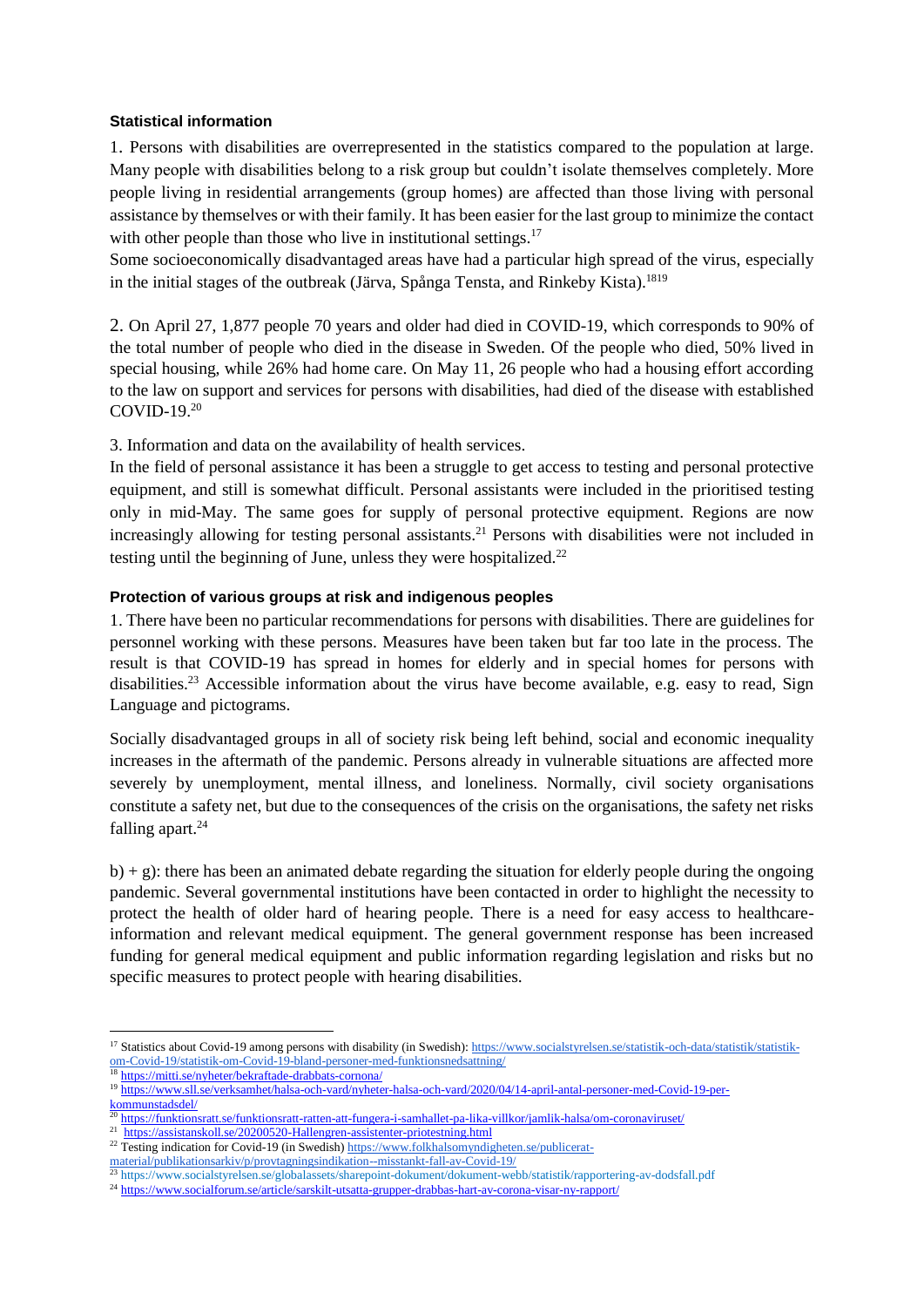#### 3. *For more information, please see Impact on HR, bullet point 3.*

The overall healthcare system is under stress and e.g. hard of hearing people have an increased risk of deteriorating health care.

Despite clear indications of increased risks for men's violence against women there is no statistical data available yet.**<sup>252627</sup>** The government decided in April to allocate 100 million SEK to organisations who work against honour related violence, domestic violence and violence towards women, children and LGBTI-persons.**<sup>28</sup>** Since then women's shelters in Sweden have called for a clearer allocation of the 100 million in order to ensure that the money supports women and children.**<sup>29</sup>**

Women do most of the unpaid work in Sweden and the increased amount of childcare and housework due to the pandemic now risks reinforcing gender inequality, especially for single parent households.<sup>30</sup> The government decided that from 25<sup>th</sup> April if schools were to be shut down parents would be given temporary parental allowance.<sup>31</sup> Still, mothers in single parent households are at a greater risk to be economically affected by the crisis as more of them already live close to the poverty line compared to fathers in single parent households.<sup>32</sup> An especially vulnerable group is single mothers that have migrated to Sweden.<sup>33</sup> Temporary parental allowance will help women but the long-term effects like lower pensions and forfeited promotions remain. Elderly women live with low economic security, of 80 year olds in single households 37% of women (23% of men) live with low economic security.<sup>34</sup> This is a group close to the poverty line which limits their chances to keep themselves safe from the virus.

A majority of the economic recovery measures made by the government during the corona outbreak have aimed at helping businesses and prevent unemployment.<sup>35</sup> In order to make investments in sectors where women make up a considerable proportion of the labour force there needs to be investments into the Swedish welfare systems.

Persons with visual and/or hearing impairments have difficulties to keep distance to other persons. In some regions the special transportation service for persons with disabilities has allowed persons to travel alone in the car.

On the  $7<sup>th</sup>$  of April persons using Braille received information in braille about the current crisis from the Public Health Agency.<sup>36</sup> There are three different brochures about COVID-19 in Braille and MP3-file. The Swedish Agency for Accessible media, MTM, have different information in Braille and as audio file.<sup>37</sup> MTM distribute regularly information from The Swedish Civil Contingencies Agency to all Braille readers registered at MTM. Some regions have audio file information.

1

[barn?fbclid=IwAR00d3Dg58eC9pmgru10keFPPFLKDk4DFTHXd6cCno4h5DdJKwbhLTVCLP4](https://www.jamstalldhetsmyndigheten.se/nyhet/coronapandemin-okar-risken-for-vald-mot-kvinnor-och-barn?fbclid=IwAR00d3Dg58eC9pmgru10keFPPFLKDk4DFTHXd6cCno4h5DdJKwbhLTVCLP4)

<sup>25</sup> [https://www.unwomen.org/en/news/stories/2020/5/press-release-the-shadow-pandemic-of-violence-against-women-during-Covid-19](https://www.unwomen.org/en/news/stories/2020/5/press-release-the-shadow-pandemic-of-violence-against-women-during-covid-19) & [https://www.jamstalldhetsmyndigheten.se/nyhet/coronapandemin-okar-risken-for-vald-mot-kvinnor-och](https://www.jamstalldhetsmyndigheten.se/nyhet/coronapandemin-okar-risken-for-vald-mot-kvinnor-och-barn?fbclid=IwAR00d3Dg58eC9pmgru10keFPPFLKDk4DFTHXd6cCno4h5DdJKwbhLTVCLP4)[barn?fbclid=IwAR00d3Dg58eC9pmgru10keFPPFLKDk4DFTHXd6cCno4h5DdJKwbhLTVCLP4](https://www.jamstalldhetsmyndigheten.se/nyhet/coronapandemin-okar-risken-for-vald-mot-kvinnor-och-barn?fbclid=IwAR00d3Dg58eC9pmgru10keFPPFLKDk4DFTHXd6cCno4h5DdJKwbhLTVCLP4)

<sup>26</sup> <https://sverigesradio.se/sida/artikel.aspx?programid=83&artikel=7468987>

<sup>&</sup>lt;sup>27</sup>[https://www.jamstalldhetsmyndigheten.se/nyhet/coronapandemin-okar-risken-for-vald-mot-kvinnor-och-](https://www.jamstalldhetsmyndigheten.se/nyhet/coronapandemin-okar-risken-for-vald-mot-kvinnor-och-barn?fbclid=IwAR00d3Dg58eC9pmgru10keFPPFLKDk4DFTHXd6cCno4h5DdJKwbhLTVCLP4)

<sup>28</sup> [https://www.regeringen.se/pressmeddelanden/2020/04/socialstyrelsen-fordelar-100-miljoner-kronor-till-ideella-organisationer-for-att](https://www.regeringen.se/pressmeddelanden/2020/04/socialstyrelsen-fordelar-100-miljoner-kronor-till-ideella-organisationer-for-att-mota-okad-utsatthet-med-anledning-av-coronaviruset/)[mota-okad-utsatthet-med-anledning-av-coronaviruset/](https://www.regeringen.se/pressmeddelanden/2020/04/socialstyrelsen-fordelar-100-miljoner-kronor-till-ideella-organisationer-for-att-mota-okad-utsatthet-med-anledning-av-coronaviruset/)

<sup>&</sup>lt;sup>29</sup> <https://arbetet.se/2020/04/09/oronmark-regeringens-100-miljoner-till-kvinnor-och-barn/> &

<sup>30</sup> <https://www.jamstalldhetsmyndigheten.se/nyhet/osakert-om-obetalt-hemarbete-blir-mer-jamstallt-efter-coronapandemin> &

<http://www.sou.gov.se/wp-content/uploads/2015/03/Maria-Stanfors-Det-obetalda-hem-och-omsorgsarbetet.pdf>

<sup>31</sup> <https://www.jamstalldhetsmyndigheten.se/nyhet/ensamstaende-foraldrar-riskerar-bli-en-utsatt-grupp>

<sup>32</sup> <https://www.jamstalldhetsmyndigheten.se/nyhet/ensamstaende-foraldrar-riskerar-bli-en-utsatt-grupp> <sup>33</sup> <https://www.jamstalldhetsmyndigheten.se/nyhet/ensamstaende-foraldrar-riskerar-bli-en-utsatt-grupp>

 $\frac{34 \text{ https://www.scb.se/hitta-statistik/artiklar/2017/Lag-ekonomisk-standard-vanligt-for-aldre-kvinnor/} {35 \text{ https://www.scb.se/hitta-statistik/artiklar/2017/Lag-ekonomisk-standard-vanligt-for-aldre-kvinnor/} }$  $\frac{34 \text{ https://www.scb.se/hitta-statistik/artiklar/2017/Lag-ekonomisk-standard-vanligt-for-aldre-kvinnor/} {35 \text{ https://www.scb.se/hitta-statistik/artiklar/2017/Lag-ekonomisk-standard-vanligt-for-aldre-kvinnor/} }$  $\frac{34 \text{ https://www.scb.se/hitta-statistik/artiklar/2017/Lag-ekonomisk-standard-vanligt-for-aldre-kvinnor/} {35 \text{ https://www.scb.se/hitta-statistik/artiklar/2017/Lag-ekonomisk-standard-vanligt-for-aldre-kvinnor/} }$ 

<sup>35</sup> [https://www.regeringen.se/sveriges-regering/finansdepartementet/statens-budget/ekonomiska-atgarder-med-anledning-av-Covid-19/](https://www.regeringen.se/sveriges-regering/finansdepartementet/statens-budget/ekonomiska-atgarder-med-anledning-av-covid-19/)

<sup>36</sup> [https://www.folkhalsomyndigheten.se/smittskydd-beredskap/utbrott/aktuella-utbrott/Covid-19/skydda-dig-och-andra/lattlast/](https://www.folkhalsomyndigheten.se/smittskydd-beredskap/utbrott/aktuella-utbrott/covid-19/skydda-dig-och-andra/lattlast/)

<sup>&</sup>lt;sup>37</sup> <https://www.mtm.se/nyheter-och-information-om-coronaviruset/>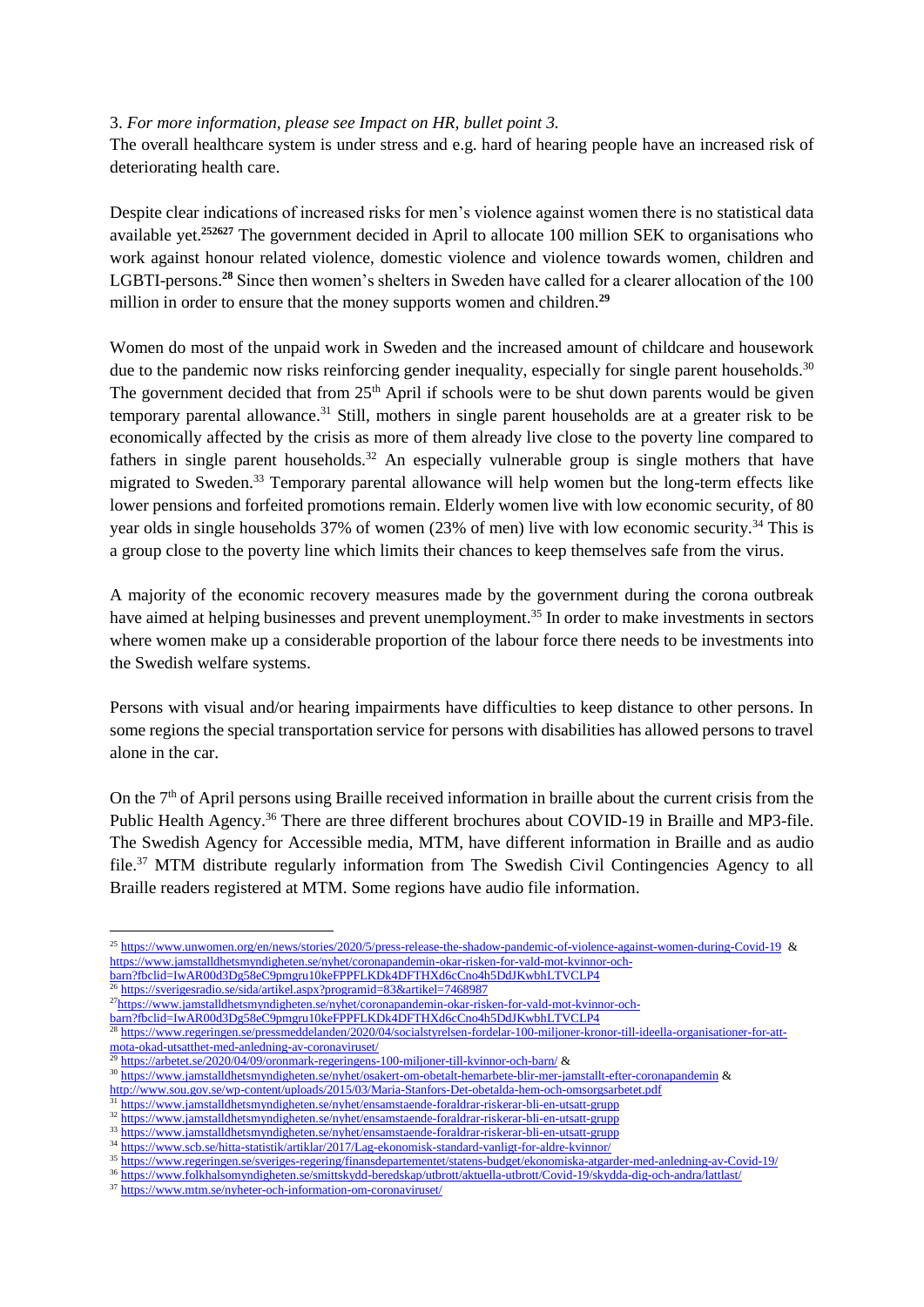Some municipalities have cooperated with civil society such as the Red Cross in order to help persons with disabilities to buy food.

4. There has been disruption of health care and psycho-social services, in part due to the risk of contagion, in part due to the focus on reallocating resources to the care of patients with COVID-19. In Sweden we are now talking about the big health care debt, created by the pandemic.

#### **Social Protection**

1. At the end of May, the Government presented a proposal for a temporary infectious disease cover. The proposal has been criticized for not including close relatives of people at risk.

The purpose of the temporary regulations is to contribute to increased protection for those who are most at risk of suffering from a particularly serious course of COVID-19 disease. The regulation is proposed to be introduced as a temporary regulation July - September.

The government is currently drafting an improved law about sickness benefits to grant people of certain risk groups the right to stay at home from work to avoid risk of infection.<sup>38</sup>

2. The economic difficulties following corona has forced more and more girls and women into prostitution. The network Intedinhora (Not Your Whore) and the organisation Talita report that women start or return to prostitution and that the increased amount of women in prostitution and trafficking forces them to lower their prices and refrain from safety precautions in order to get clients. Not to mention the increased risks of catching COVID-19 that this group faces. No measures so far taken towards people who have sex for compensation. **<sup>39</sup>** In order to prevent an increase in trafficking and prostitution the government has to invest in exit programs, social services that aim to help victims leave prostitution and trafficking and stop the demand by financing more specialized prostitution units within every police district. During the outbreak the government has taken steps towards combatting trafficking and prostitution by proposing an expansion of the sex purchase act in Sweden which would also criminalize buying sex abroad and change minimum sentences. **40**

#### **Participation and consultation**

1. RFSU, together with the region of Stockholm, have produced a short paper on the effects of the pandemic on SRHR. The paper includes topics such as sexual activities and the transmission of the virus, increased risk for unwanted pregnancies, increased worry from expecting parents, increased gender based violence, including honour based violence, and including towards LGBTI people and children. There are also assessments on health risks due to postponed cancer screenings and other preventive measures.<sup>41</sup>

Municipal autonomy entails different municipal responses to the pandemic. In general, persons with disabilities have not been actively involved in the work. Due to visit restrictions, relatives have not been able to make the elderly voices heard as much as needed.

<sup>39</sup> [https://www.tv4play.se/program/efter-](https://www.tv4play.se/program/efter-fem/12720625?fbclid=IwAR1lHwyWC2Au464l1lPxwlEZJZhTsIdPO3QkH7JwX673fdI6CppOFvwUIbo)

<u>.</u>

<sup>38</sup> [https://www.regeringen.se/remisser/2020/05/remiss-av-promemorian-tillfalliga-bestammelser-om-forebyggande-sjukpenning-med](https://www.regeringen.se/remisser/2020/05/remiss-av-promemorian-tillfalliga-bestammelser-om-forebyggande-sjukpenning-med-anledning-av-sjukdomen-covid-19/)[anledning-av-sjukdomen-Covid-19/](https://www.regeringen.se/remisser/2020/05/remiss-av-promemorian-tillfalliga-bestammelser-om-forebyggande-sjukpenning-med-anledning-av-sjukdomen-covid-19/)

[fem/12720625?fbclid=IwAR1lHwyWC2Au464l1lPxwlEZJZhTsIdPO3QkH7JwX673fdI6CppOFvwUIbo](https://www.tv4play.se/program/efter-fem/12720625?fbclid=IwAR1lHwyWC2Au464l1lPxwlEZJZhTsIdPO3QkH7JwX673fdI6CppOFvwUIbo)

<sup>40</sup> <https://www.regeringen.se/debattartiklar/2020/05/vi-kan-aldrig-acceptera-sexkop/>

<sup>41</sup> [https://www.folkhalsoguiden.se/globalassets/verksamheter/forskning-och-utveckling/centrum-for-epidemiologi-och-](https://www.folkhalsoguiden.se/globalassets/verksamheter/forskning-och-utveckling/centrum-for-epidemiologi-och-samhallsmedicin/folkhalsoguiden/rapporter-och-faktablad/coronapandemin-och-sexuell-och-reproduktiv-halsa-och-rattigheter---en-prognos-om-kort--och-langsiktiga-effekter..pdf)

[samhallsmedicin/folkhalsoguiden/rapporter-och-faktablad/coronapandemin-och-sexuell-och-reproduktiv-halsa-och-rattigheter---en-prognos](https://www.folkhalsoguiden.se/globalassets/verksamheter/forskning-och-utveckling/centrum-for-epidemiologi-och-samhallsmedicin/folkhalsoguiden/rapporter-och-faktablad/coronapandemin-och-sexuell-och-reproduktiv-halsa-och-rattigheter---en-prognos-om-kort--och-langsiktiga-effekter..pdf)[om-kort--och-langsiktiga-effekter.pdf](https://www.folkhalsoguiden.se/globalassets/verksamheter/forskning-och-utveckling/centrum-for-epidemiologi-och-samhallsmedicin/folkhalsoguiden/rapporter-och-faktablad/coronapandemin-och-sexuell-och-reproduktiv-halsa-och-rattigheter---en-prognos-om-kort--och-langsiktiga-effekter..pdf)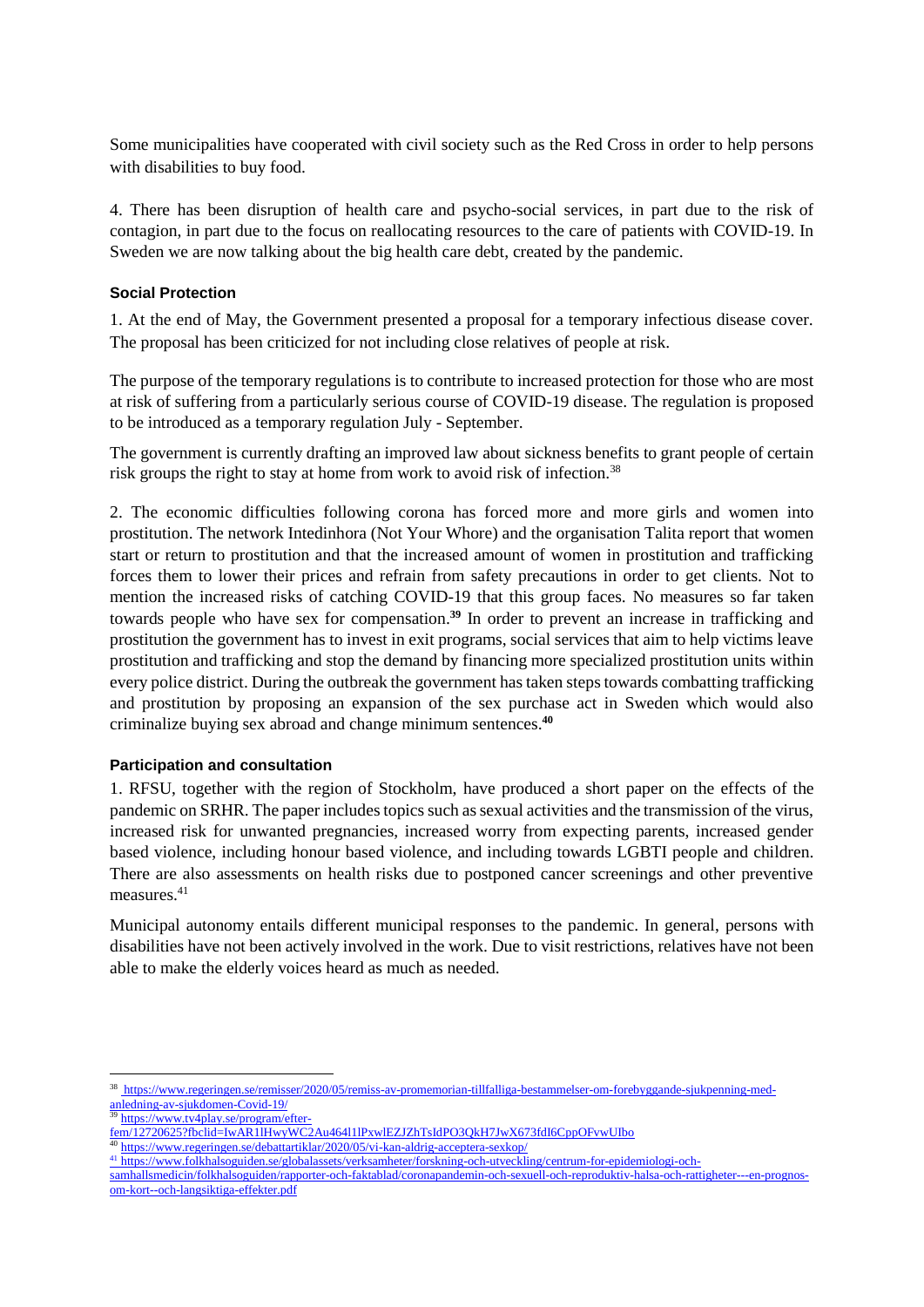2, 3. Emergency regulations <sup>42</sup> were insufficient even before the pandemic, for example when it comes to accessible information and involvement. In general consultations with civil society have been inadequate and insufficient<sup>43</sup>.

#### **Awareness raising and technology**

Several regions in Sweden have established digital helplines for information and medical advice about COVID-19. Some enable a chat-function or texting when contacting the regions for medical advice, helpful to hard of hearing people. There has been particular governmental funding in order to inform the civil society about the pandemic.

#### **Internet**

1. Some persons at risk, especially elderly with/without disabilities, are not accustomed to using computers, smartphones or internet connection (or have no access), e.g. in special accommodations. This implies risks, due to reservations, consultations and appointments often being referred to the internet. 44

#### **Accountability and justice**

5. Women's access to justice: no specific measures taken. General measures to ensure trials can be held during the pandemic.

Victims of honour related violence are at greater risk due to limited social contact and stay at home restrictions. This shuts down their already limited opportunities to ask for help, be recognized and helped by friends and professionals. Women's and girls' shelters that specialize in honour related violence have seen an increase in threats of child and forced marriages.**<sup>45</sup>** There are indications of corona patients subjected to honour related violence being denied healthcare by their own family.<sup>46</sup>

9. Anecdotal media information on denial of care, and negative priorities, e.g. in the case of the elderly, decisions made about palliative care without having seen a doctor. There is no data.

### **Special Rapporteur on extreme poverty and human rights**

1. There were shortcomings for persons with disabilities even before the pandemic $4748$ . The situation has worsened, e.g. the late decision on infection protection measures, not including close relatives of persons in risk groups.

3. Women and children with disabilities are generally often forgotten in investments and the same during the pandemic.

5. No activity to urge individuals to protect their rights, such as reporting violations to the Discrimination Ombudsman.

The ILO recommendation is not much used in Swedish politics or policy making.

[559c4a5212a8/EDF\\_HR\\_Report\\_final\\_tagged\\_interactive\\_v2\\_accessible.pdf](https://mcusercontent.com/865a5bbea1086c57a41cc876d/files/ad60807b-a923-4a7e-ac84-559c4a5212a8/EDF_HR_Report_final_tagged_interactive_v2_accessible.pdf)

<sup>&</sup>lt;u>.</u> <sup>42</sup> CRPD art. 11

<sup>43</sup> <https://www.socialforum.se/article/ny-sammanstallning-visar-pa-stor-framtidsoro-bland-civilsamhallets-organisationer-till-foljd-av-corona/> <sup>44</sup> [https://www.pts.se/sv/bransch/internet/anvandbarhet-och-tillganglighet/kompletterande-undersokningar/undersokningen-svenskarna-med-](https://www.pts.se/sv/bransch/internet/anvandbarhet-och-tillganglighet/kompletterande-undersokningar/undersokningen-svenskarna-med-funktionsnedsattning-och-internet/)

[funktionsnedsattning-och-internet/](https://www.pts.se/sv/bransch/internet/anvandbarhet-och-tillganglighet/kompletterande-undersokningar/undersokningen-svenskarna-med-funktionsnedsattning-och-internet/)

<sup>45</sup> <https://www.tris.se/>

<sup>46</sup> <https://www.tris.se/nyheter/lista/2020/4/5/effekten-av-corona-underlttar-hedersrelaterade-praktiker>

<sup>47</sup> [https://mcusercontent.com/865a5bbea1086c57a41cc876d/files/ad60807b-a923-4a7e-ac84-](https://mcusercontent.com/865a5bbea1086c57a41cc876d/files/ad60807b-a923-4a7e-ac84-559c4a5212a8/EDF_HR_Report_final_tagged_interactive_v2_accessible.pdf)

<sup>48</sup> [https://funktionsratt.se/wp-content/uploads/2020/04/Funktionsra%E2%95%A0%C3%AAtt-Sverige\\_Rapport\\_DIGITAL-](https://funktionsratt.se/wp-content/uploads/2020/04/Funktionsra%E2%95%A0%C3%AAtt-Sverige_Rapport_DIGITAL-VERSION_Enkelsidor_REV-2003_ORI.pdf)

[VERSION\\_Enkelsidor\\_REV-2003\\_ORI.pdf](https://funktionsratt.se/wp-content/uploads/2020/04/Funktionsra%E2%95%A0%C3%AAtt-Sverige_Rapport_DIGITAL-VERSION_Enkelsidor_REV-2003_ORI.pdf)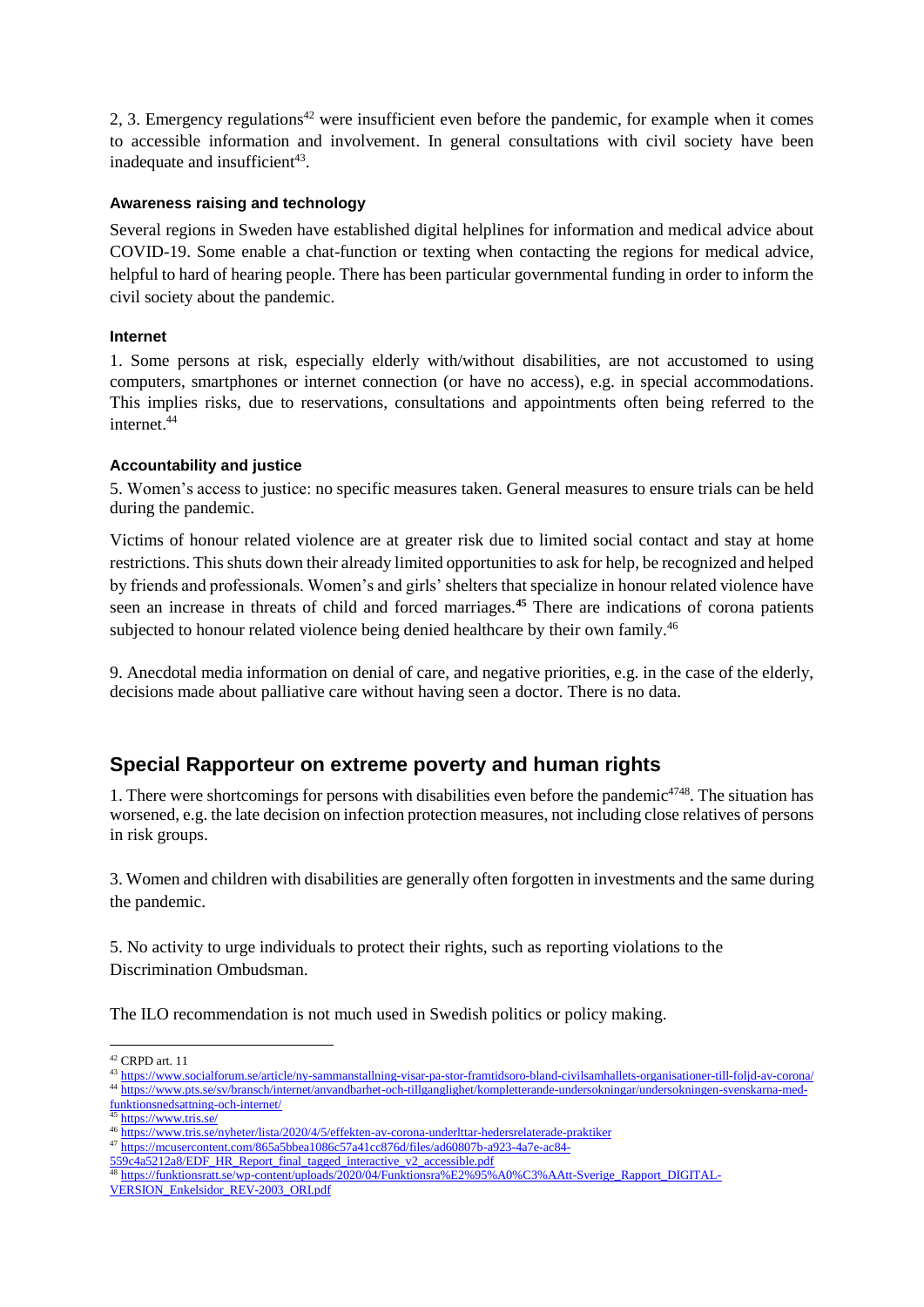# **Special Rapporteur on the right to food**

1. Individuals belonging to a risk group or persons with disabilities with reduced home care or personal assistance and are isolated, as well as older persons, have difficulty accessing food items during isolation.

### *For the Saami situation please refer to SR indigenous peoples.*

2. 57% of undocumented migrants interviewed in 2018 were often hungry and that churches and voluntary organisations were important in providing food as well as meeting basic social needs such as clothes and items necessary to survive the day. A consequence is severe mental health problems.<sup>49</sup> Undocumented migrants were made further vulnerable by the crisis and no measures were put in place by states or governments to ensure their access to food. The refusal to act threatens their right to food. The national public radio has reported that migrants whose asylum applications have been denied or awaiting deportation have been released from detention due to the risk of contagion of COVID-19. Those who have applied for support for housing and food from municipalities have been denied it, risking their rights to adequate housing and food, risking their right to life<sup>50</sup>.

During the pandemic, charities, NGOs and independent networks<sup>51</sup> have provided food aid to migrant workers and as well as to families in low income neighbourhoods such as in Järva which was one of the neighbourhoods of Stockholm most affected by COVID-19. Such initiatives highlight the need for states to take robust measures to ensure the right to food of all people. With a growing inequality in Sweden<sup>52</sup>, those with a lower socio-economic status were also further affected by the pandemic. Older people who were recommended to stay at home and rely on other to buy food for them, were also dependent on family members or neighbours. The shutdown of high schools entailed that many pupils were deprived of the meal offered at school. Even though many schools offered them to fetch the meal, it clearly showed that some households live on the margin. This must be followed up after the pandemic.

# **Special Rapporteur on the right to adequate housing**

*The right to adequate housing is elaborated on throughout the document.* It has become obvious that the housing situation in Sweden is unequal, depending on over-crowdedness, social class (grounds that are not included in the Swedish Discrimination  $Act^{53}$ ), disabilities, age etc..

6. There is no plan for de-institutionalisation of persons with disabilities.

# **Independent Expert on the enjoyment of all human rights by older persons**

*Since the elderly are extremely affected by all means, they are covered throughout the document.* 

There is increased funding for organisations for elder people in Sweden in order to prevent isolation for the elderly. There have also been increased initiatives for digital meetings.

# **Special Rapporteur on the rights of indigenous peoples**

<sup>49</sup> <https://bmcpublichealth.biomedcentral.com/articles/10.1186/s12889-018-6294-8>

<sup>50</sup> <https://sverigesradio.se/sida/artikel.aspx?programid=93&artikel=7458669>

<sup>51</sup> see for example[: https://www.stockholmdirekt.se/nyheter/7000-matlador-delas-ut-till-behovande-i-](https://www.stockholmdirekt.se/nyheter/7000-matlador-delas-ut-till-behovande-i-jarva/repteA!4pQJOADjukvMtqFCztgGeg/)

[jarva/repteA!4pQJOADjukvMtqFCztgGeg/,](https://www.stockholmdirekt.se/nyheter/7000-matlador-delas-ut-till-behovande-i-jarva/repteA!4pQJOADjukvMtqFCztgGeg/) <https://www.svd.se/krisen-slar-hart-i-jarva--radda-barnen-delar-ut-mat>

<sup>&</sup>lt;sup>52</sup> [https://www.scb.se/en/finding-statistics/statistics-by-subject-area/household-finances/income-and-income-distribution/income-and-tax](https://www.scb.se/en/finding-statistics/statistics-by-subject-area/household-finances/income-and-income-distribution/income-and-tax-statistics/pong/tables-and-graphs/income--consumption-unit-the-entire-country/gini-coefficient/)[statistics/pong/tables-and-graphs/income--consumption-unit-the-entire-country/gini-coefficient/](https://www.scb.se/en/finding-statistics/statistics-by-subject-area/household-finances/income-and-income-distribution/income-and-tax-statistics/pong/tables-and-graphs/income--consumption-unit-the-entire-country/gini-coefficient/)

<sup>53</sup> <https://www.do.se/other-languages/english/discrimination-act/>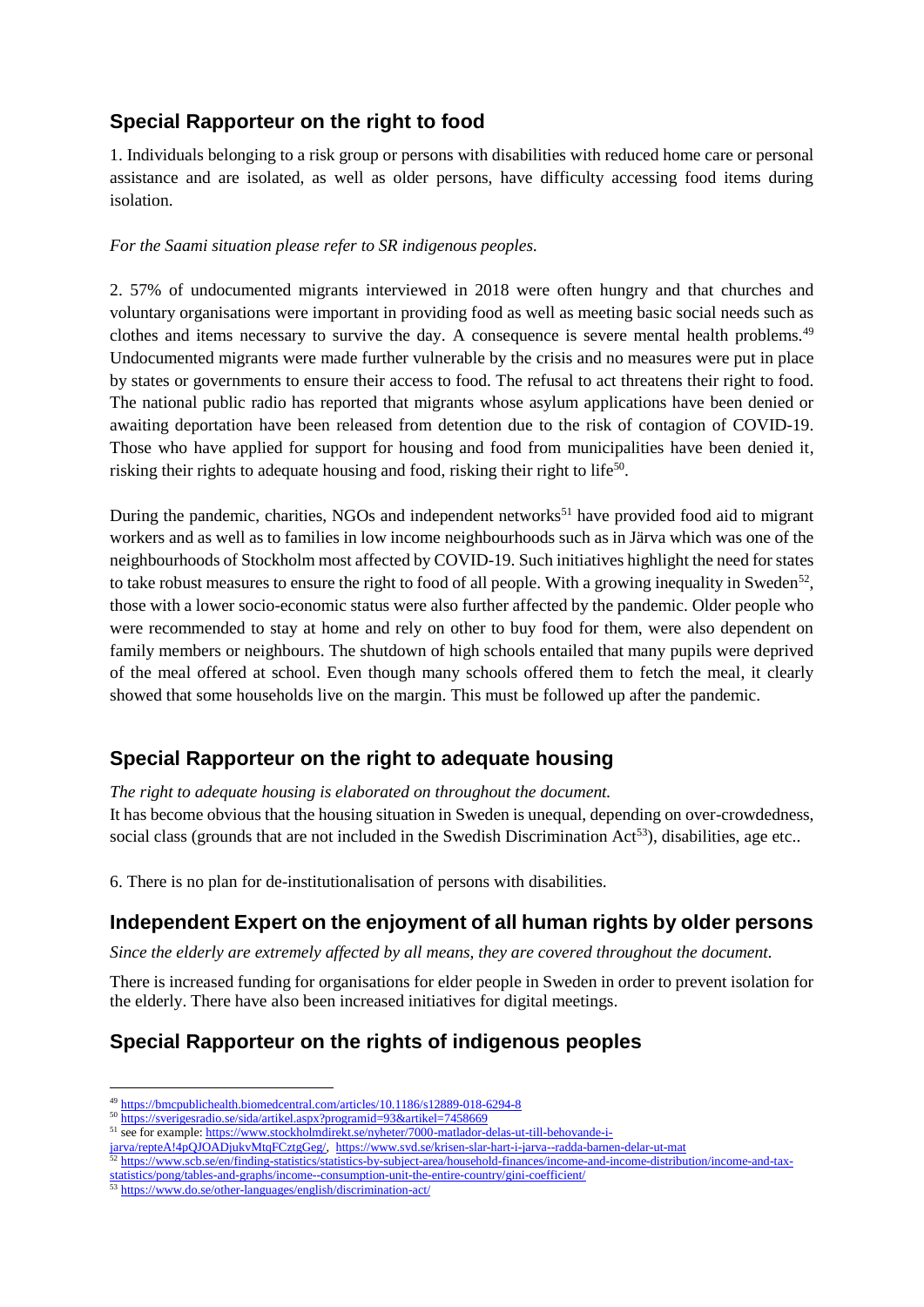2.The pandemic has affected the Saami reindeer herders. Usually the stock of reindeer meat is limited during springtime, because it is sold out on the market. Due to the pandemic many restaurants closed down and reindeer herders could not sell their meat. Many reindeer herders risk economic problems.<sup>54</sup>

If reindeer slaughter is stopped, reindeer numbers will increase leading to elevated tension between reindeer owners and the majority society risking increasing hate crimes towards the Saami.

The right to access to traditional livelihood and adequate food is necessary to secure the material grounds for cultural survival, self-determination, land and natural resources. Sweden has not fully implemented the UNDROP nor ratified the ILO 169.

3.The Saami society has not received any financial support from the government nor the Saami parliament to reduce or alleviate the impact of the pandemic, which harms reindeer husbandry/herding in an acute way. There is a risk that many reindeer herders go bankrupt as it is not possible to sell reindeer meat.

### **Special Rapporteur on the sale and sexual exploitation of children**

1. There is awareness that children, especially girls, living in honour related violence and oppression are at increased risk of e.g. child marriage during COVID-19 as a result of the limited social contact and stay at home restrictions. There are no statistic reports yet. <sup>55</sup> Many NGOs have increased and digitalized their outreach programs to meet the expected increase in men's violence against women and children during the corona pandemic.**<sup>56</sup>**

Surrogacy is not legal in Sweden. Instead Swedish parents-to-be travel to countries with weaker legal protection for women's rights. During the pandemic several cases have been reported about children born abroad after surrogacy not able to travel to Sweden.<sup>57</sup>

2. When children go online, so do the perpetrators. According to a recent study the users of Darknet forums have more than doubled due to lockdowns. 58

3. The Swedish government has identified that children at risk (e.g. children living with honour related violence and oppression) will spend even more time with their perpetrators, and will have difficulties seeking help from for example social services during isolation.<sup>59</sup> The Government has taken measures to finance civil society organisations working with violence against children, honour related violence and oppression, children in vulnerable situations and LGBTI-persons.<sup>60</sup>

4. *For information about youth guidance centres, please refer to Impact on HR, pt. 3.*

6. The existing legal framework is relevant. Sweden has legislation prohibiting child marriages, forced marriages, FGM, violence against children etc. The main problem is the lack of knowledge in the judicial system and the lack of prioritization of resources.

7. *See point 2.*

### **Independent Expert on protection against violence and discrimination based on sexual orientation and gender identity**

- 1. No assessment or evaluation was made initially.
- 2. Not directly related, but among the initial responses, there was an increase in the amount that LGBTI organisations in general can apply for to increase their capacity.<sup>61</sup> There was also an increase in the

<sup>55</sup> <www.tris.se>

<sup>54</sup>[https://sverigesradio.se/sida/artikel.aspx?programid=83&artikel=7456611&fbclid=IwAR3\\_lrTi3mB\\_5XCAWGVY62DY44TsNNqRA6Sn](https://sverigesradio.se/sida/artikel.aspx?programid=83&artikel=7456611&fbclid=IwAR3_lrTi3mB_5XCAWGVY62DY44TsNNqRA6SnuycTVw19eYKsuv2XpNK5MbU) [uycTVw19eYKsuv2XpNK5MbU](https://sverigesradio.se/sida/artikel.aspx?programid=83&artikel=7456611&fbclid=IwAR3_lrTi3mB_5XCAWGVY62DY44TsNNqRA6SnuycTVw19eYKsuv2XpNK5MbU) 

<sup>56</sup> <https://unizon.se/aktuellt/unizon-vi-maste-forbereda-oss-pa-att-valdet-kommer-oka> ,

<sup>57</sup> <https://www.svt.se/nyheter/inrikes/de-kan-inte-hamta-sin-bebis-pa-grund-av-corona>

<sup>58</sup> <https://link.springer.com/article/10.1007/s10508-020-01750-7>

<sup>59</sup> <https://www.regeringen.se/debattartiklar/2020/04/debattartikel-asa/>

<sup>60</sup> <https://www.regeringen.se/regeringsuppdrag/2020/04/uppdrag-till-jamstalldhetsmyndigheten/>

<sup>61</sup> <https://www.regeringen.se/pressmeddelanden/2020/04/mer-pengar-till-hbtq-organisationer/>